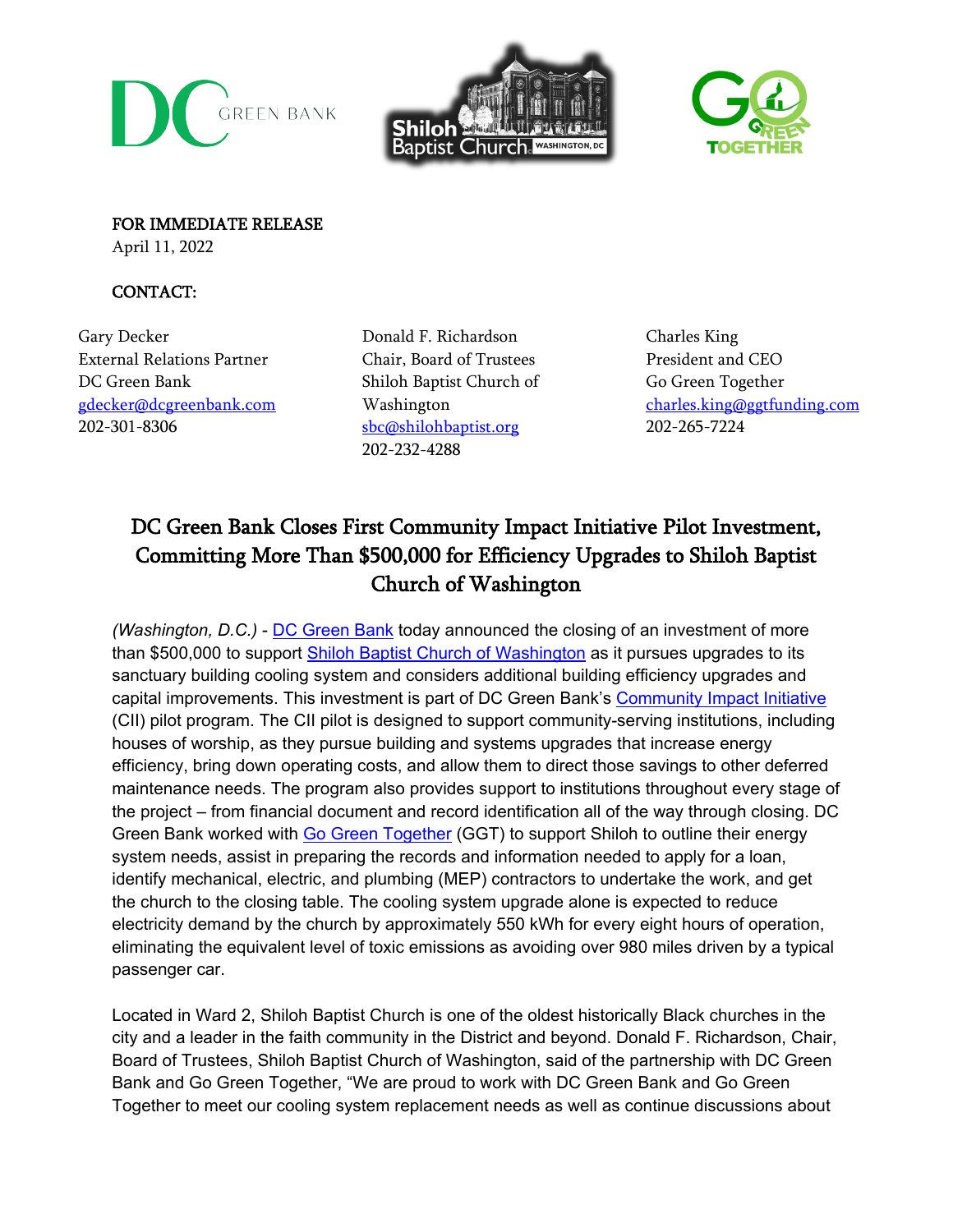pursuing other systems and facilities upgrades in the coming months. Having a pilot program like the Community Impact Initiative that is dedicated to our city's community-serving organizations fills an important gap for many institutions that may not be able to access affordable financing through private financial institutions. The ability to be able to finance large investments for our congregation that not only save us money, but are paid back solely on the expected utility savings is a game changer." The initial loan will finance the purchase and installation of a new, highly energy efficient chiller to cool the sanctuary building. The partners will continue conversations about the potential for additional upgrades and retrofits.

DC Green Bank is prioritizing CII to align with its core values – Sustainability, Clean Economy, and Inclusive Prosperity – in order to ensure that no community organizations get left behind in the transition to a cleaner future, that they are able to share in the financial savings that come along with it, and they can show leadership in the climate realm in addition to their core missions. Eli Hopson, CEO of DC Green Bank, said of the deal, "We are honored to provide financing to Shiloh Baptist Church to help meet the needs of their congregation and their facilities. Shiloh is exactly the type of institution that CII was created to serve, and we could not have asked for a better partner to showcase the impact of green finance. Faith-based institutions have the power to lead entire communities to a cleaner, greener, and more equitable future, and we are excited to provide financing for many more to come through CII."

Go Green Together is a minority-owned strategic energy and financial advisory firm, headquartered in the District, that works in the real estate financial sourcing and planning, and ministry- and mission-focused sectors across the region. Their expertise supports nonprofit and affordable housing companies and organizations – big and small – as they navigate the challenging landscape they may face to take beneficial neighborhood ideas from the drawing board to successful completion. GGT is one of two initial contracting partners for DC Green Bank and its Community Impact Initiative pilot program. Charles King, President and CEO of Go Green Together, said of the partnership, "We are very active about working with Washington churches and other ministry- and mission-driven entities, and are extremely honored and excited to begin this important community-based work with DC Green Bank. Our ultimate goal is to help local faith-based entities and nonprofits more easily secure the necessary funding and achieve the energy upgrades they need to operate more efficiently and at much lower utility costs."

### **About DC Green Bank**

#### **About Shiloh Baptist Church**

 $\overline{\phantom{a}}$  , where  $\overline{\phantom{a}}$  , where  $\overline{\phantom{a}}$  , where  $\overline{\phantom{a}}$ 

DC Green Bank develops and facilitates innovative financial solutions to support District businesses, organizations, and residents on the path to a cleaner future for all. We invest in solar energy systems, energy efficient buildings and retrofits, green stormwater infrastructure, and transportation electrification in line with our values of Sustainability, Clean Economy, and Inclusive Prosperity. To date, DC Green Bank has invested millions of dollars in a cleaner, greener, and more equitable future. To learn more, please visit us a[t www.dcgreenbank.com](http://www.dcgreenbank.com/)

Shiloh Baptist Church was founded amidst the turmoil of the Civil War in 1863 by twenty-one former slaves who left Fredericksburg, Virginia with other slavery refugees under the protection of the Union Army. After settling in Washington, D.C. and meeting in various homes, these Christian trailblazers organized a Sunday School in a small building located on L Street, between 16th and 17th Streets, Northwest. From these humble beginnings grew what